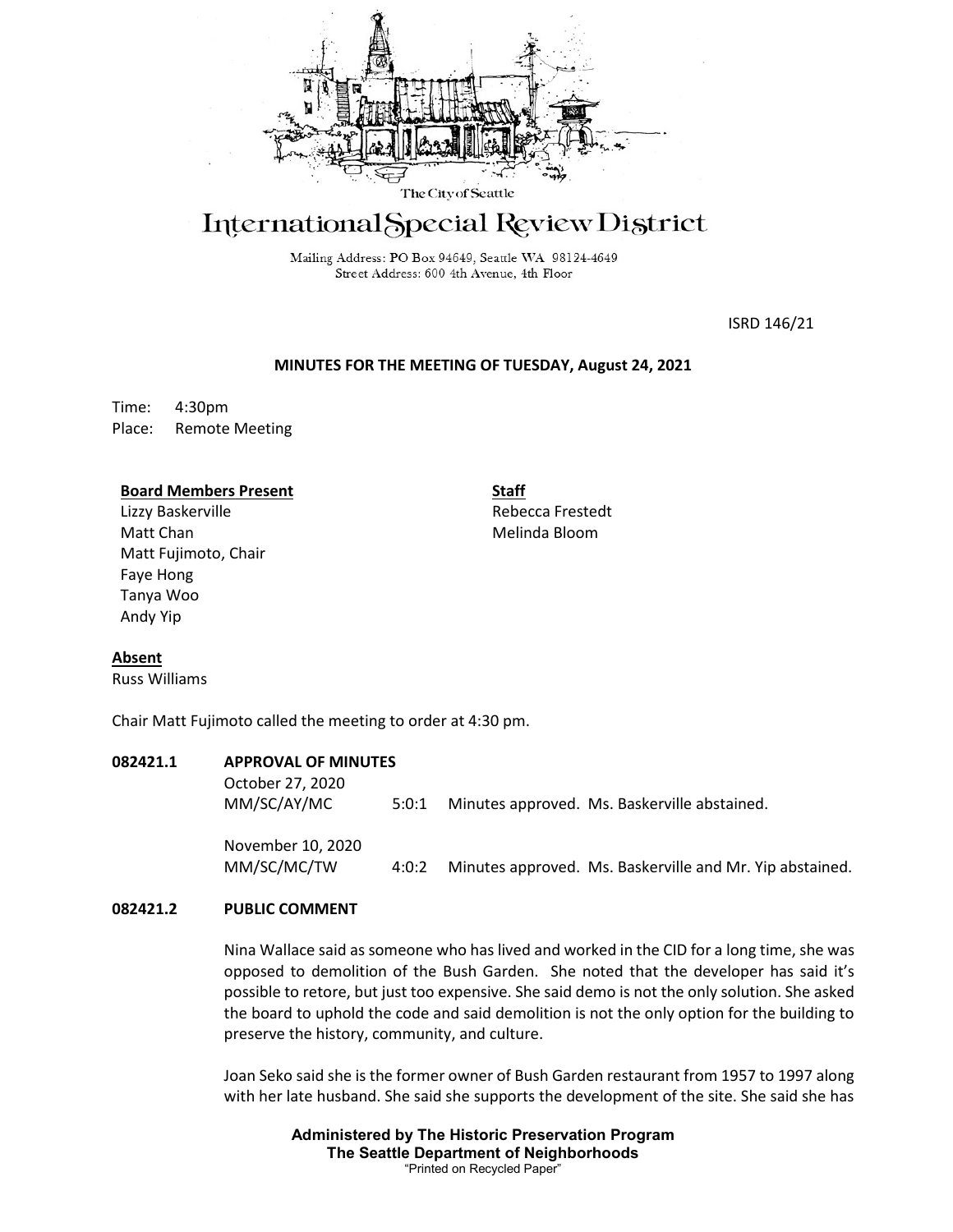fond memories of running the restaurant which was a destination place for the Japanese American Community. She said the restaurant was a place for gathering and where the community celebrated special events. She said everything in life is a cycle with the need to honor the past and embrace the future with infinite possibilities, but it is time for a change. She said the current structural condition of the building is unsafe and the property is underutilized. She said we shouldn't force the preservation of an unsafe building with many structural issues. She said instead we should support construction of a better building and better future for our community. She said she is excited to see the plans for the new building and get more residents of all incomes through the neighborhood and offer small spaces to immigrants. She said young entrepreneurs can run a successful business to support themselves and their families. She said we need to continually invest in a community to keep if vibrant and healthy. She said she is happy that James Wong and this team of Vibrant Cities has a personal and strong connection to the CID and will respect the history. She said the development will positively impact and contribute to the vitality of the district. She asked the board to review the project and move it forward expeditiously.

Eugenia Woo, Director of Preservation Services at Historic Seattle, said Historic Seattle is opposed demolition of the historic Bush Garden building. She said in its history, the ISRD board has not approved the demolition and destruction of such a historic and culturally significant building in the district since it was formed in the early 1970s. She said let's not allow this to be the first one. She said the Ordinance exists to protect and preserve not to destroy history. She said the Bush Garden building is not too far gone so that it can't be rehabbed. She said Historic Seattle makes that statement based on review of the material submitted and all the decades of experience they have in saving and operating historic buildings in the city. Historic Seattle believes the proposed new construction project is out of scale for the block and surrounding area. She said height limit is different from scale and just because 17 stories are allowed doesn't mean it is the right thing to do. This building, if allowed to be built, will stick out like a sore thumb and will adversely impact the historic character of the district. She said slapping some heritage interpretive panels in the lobby of the new building does not make up for erasing decades of real lived experience. She said the more authentic approach is to renovate, preserve and reuse rather than recreate. She said the applicant has repeatedly said they don't think the building is historically significant.

Tomio Moriguchi spoke in support of the project. He said he has been a part of this community for over 75 years. As former CEO of Uwajimaya he has supported and been active in several community organizations, built subsidized housing. He said he was on ISRD board and appreciates the work board members do. He said he supports this project as a resident, property owner, and operator of a family business which has developed over 200 units of housing in the ISRD. He said he supports new modern housing which will continue to complement and improve the overall well-being of the district. He said he strongly supports the work of Vibrant Cities's development of a mixed use and a mixed income project. He said the project will be new residents and small business opportunities to the community. He said from retail sales from business they have been fortunate to be able to pay all level of taxes including the collection of sales taxes. He said his business has provided hundreds of employment opportunities; each worker has contributed to the betterment of the economy.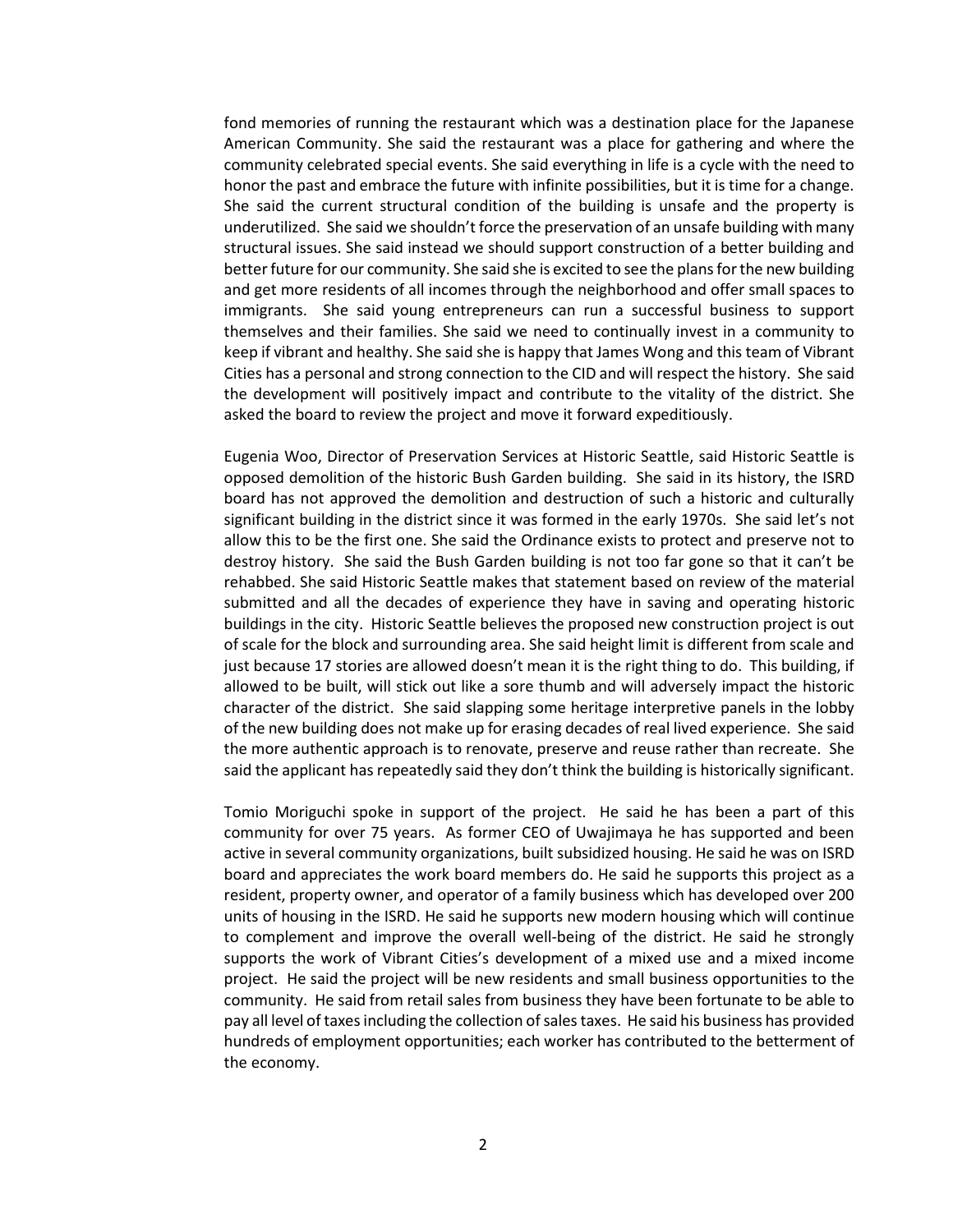Michael Chen, Principal Land Use Planner with McKenzie, said that he is not directly involved with this project but spoke as a community supporter. He said he supports the project. He said he knows there are a lot of concerns about the building. He said he is all about preservation of historic buildings when they have the proper designation and have been properly structurally analyzed to make sure that they have integrity to withstand the rehabilitation like what has been seen on Capitol Hill. He said those structures had gone through designation and structural analysis and design and are able to maintain the façade. He said he can tell from the exterior that the building has been a piecemeal-remodeled building and likely unable to sustain seismic loads to retain the façade. He said the developer is local and understand the community and the fabric of the community.

Justin Molocznick read from a letter from Martin O'Leary, president of JTM Construction: "For the past ten years, our office has been located at 800 Maynard Avenue South immediately south of the CID. On several occasions I've had the opportunity to examine and inspect the existing conditions at the Bush Garden building. AS a construction professional with extensive experience in assessing the viability and constructability challenges with renovating historic buildings and actual historic renovation construction experience. It is my professional opinion that the Bush Garden building should be demolished so I'm in support of that. I've read the expert reports from Stoller and DCI Engineers and I support their analysis and findings for the same reasons that they outline in their reports. The existing masonry façades are in extremely poor condition. The existing building structure is in poor condition with the following reasons: it was poorly constructed in the first place; it has deteriorated due to exposure to the elements and lack of maintenance; the existing foundation system is not adequately designed to support the existing height of the building; the foundation system was not enhanced when the building was converted from a onestory to a three-story building; and the foundation system is not structurally sound. These are all concerns. For all the reasons above and in the referenced report, in combination with significant construction safety concerns we would recommend demolishing the building and incorporating new masonry façades. For the podium of the building to pay respect to the historic elements of the building as well as the neighborhood as the most feasible path forward. JTC has been a member of the CID community for the last 10 years and we have a lot of respect for the community here and certainly want to say that James Wong truly cares about the future of the CID neighborhood, and we believe that they're doing everything to incorporate the community's concerns and feedback into the redevelopment plan. Thank you".

Po Lee said he is a longtime property and business owner in the community, and he spoke in support of the project. He said the project is a model of positive change and development in the CID. He said James Wong and Vibrant Cities understand the community. He said the CID should be for everyone. He said this property used to be the center for the community; now it is unsafe. He said we need a new, mixed income residents to support and stabilize the community with an increase in activity to make it safe. He said it must change for the better.

Matthew Watts said he married into a refugee family from Asia who settled in the CID. He said many in the family have been working in the CID for 40 years all the way up to today. He said he learned that the CID was created to isolate and exclude. He said the history and story of this district is critical; it shaped generations of people in the story of the CID. It is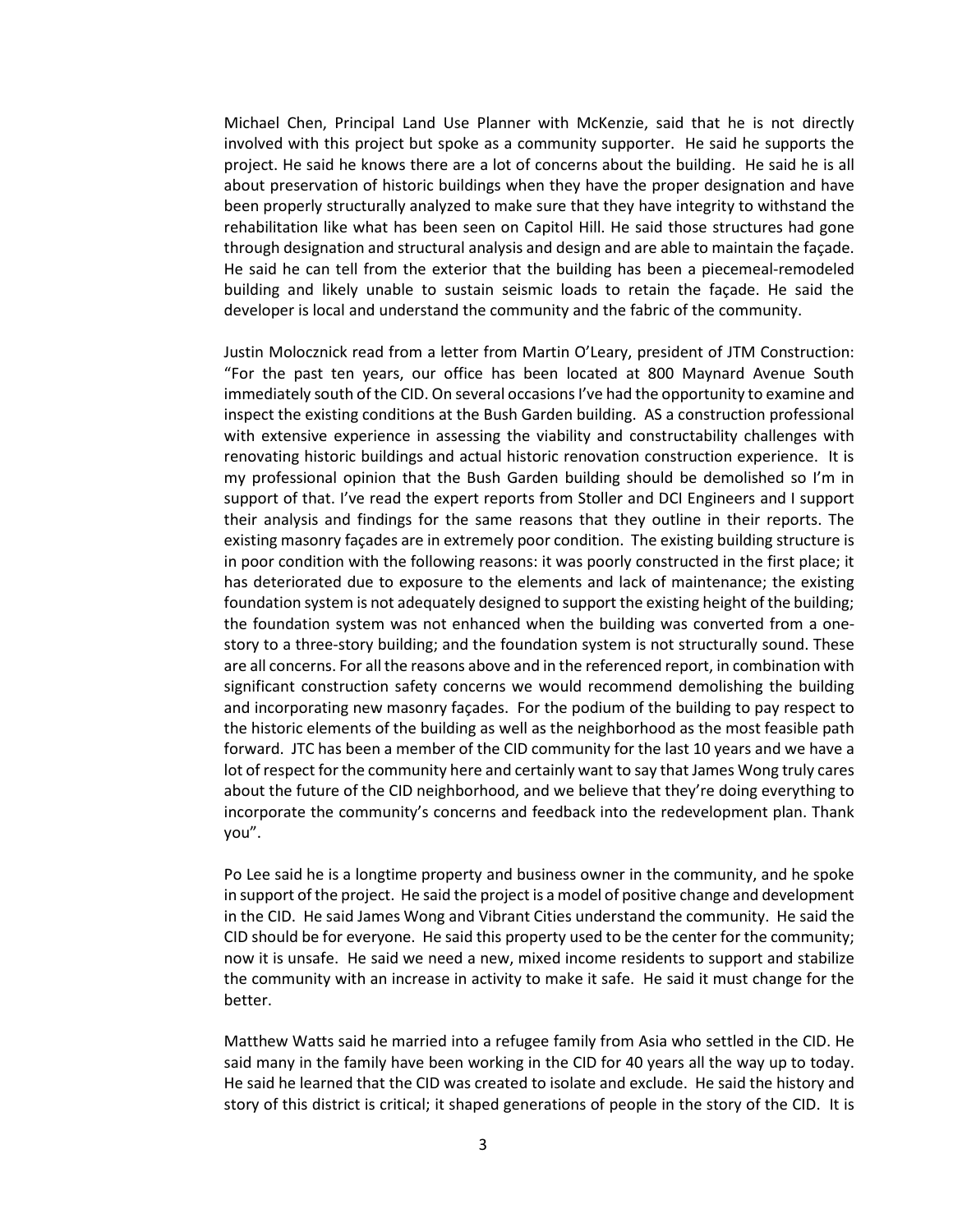not about buildings of wood, concrete, and steel but the people who have changed not just Seattle, but the Pacific Northwest and beyond. He said the redevelop is a continuing to more the story from one base of exclusion and isolation to one of inclusion for people who are looking to the next hundred years.

Taylor Hien Hoang said she was a community member and former executive director of the Minority Executive Directors Coalition that was located in CID. She supported the Jasmine project. She noted the importance of having a vibrant business environment and the mixed income residential base to support the businesses and services of the neighborhood. She expressed concern for the fate of Chinatowns across the country. She said this complex would revitalize a lot of components the CID is concerned with including public safety, thriving business environment, including bring in the young generation to revitalize the community. She said this project will replace the old unsafe building with a new mixed-use building that will bring life to the community in an area where it is lacking. She said this development is good for the CID. She said it is being developed by a company that loves this community and wants to see the neighborhood thrive now and in the future. She encouraged the board to keep moving the project forward and allow it to be a great development.

Katherine Chang said she is a longtime supporter of the community and economic development in the CID. She said she supported the Jasmine development project. She said she is aware there is a lot of discussion about tearing down a building that has an iconic location where so much of the activist work of the community was conceived of and served as a home to some of the move revered leaders in the APA community. She said a building is not a legacy. We must honor the past while preserving the history and culture of our community; this building is something that will open the door for a future where more people have different backgrounds, incomes and dreams can live, work, and own businesses that will improve the economic development and opportunities that this community really needs and deserves. She said the best way to honor that legacy is to bring it into the future. She said we need this type of development that will bring more residents and business opportunities to the community including incoming residents to support the businesses that are already here. She said Vibrant Cities has the vision, experience and reputation to build something we can all be proud of and look to as a model.

Jay Ho said he is a property owner in the CID and his family has been here four generations. He supported the project and encouraged the board to do so as well. He supported the project's effort to bring more people with mixed incomes into the neighborhood to create a livelier and safer environment for residents, patrons, and businesses. He said he likes how this project will increase the population, foot traffic and activity in the neighborhood while at the same time respecting the history and unique culture of the community.

Anna Hau, Global Travel spoke in Cantonese (through interpreter), She has been working at Global Travel for 25 years and is the chair of a local community group. She supports the project. Many of her clients are concerned about safety.

Erin Demmon said she is an eight-year resident of Little Saigon, and she was the HOA President for Pacific Rim condo at  $10<sup>th</sup>$  and Jackson. She emphasized the importance of building community together so that we can hear all our voices respecting the heritage and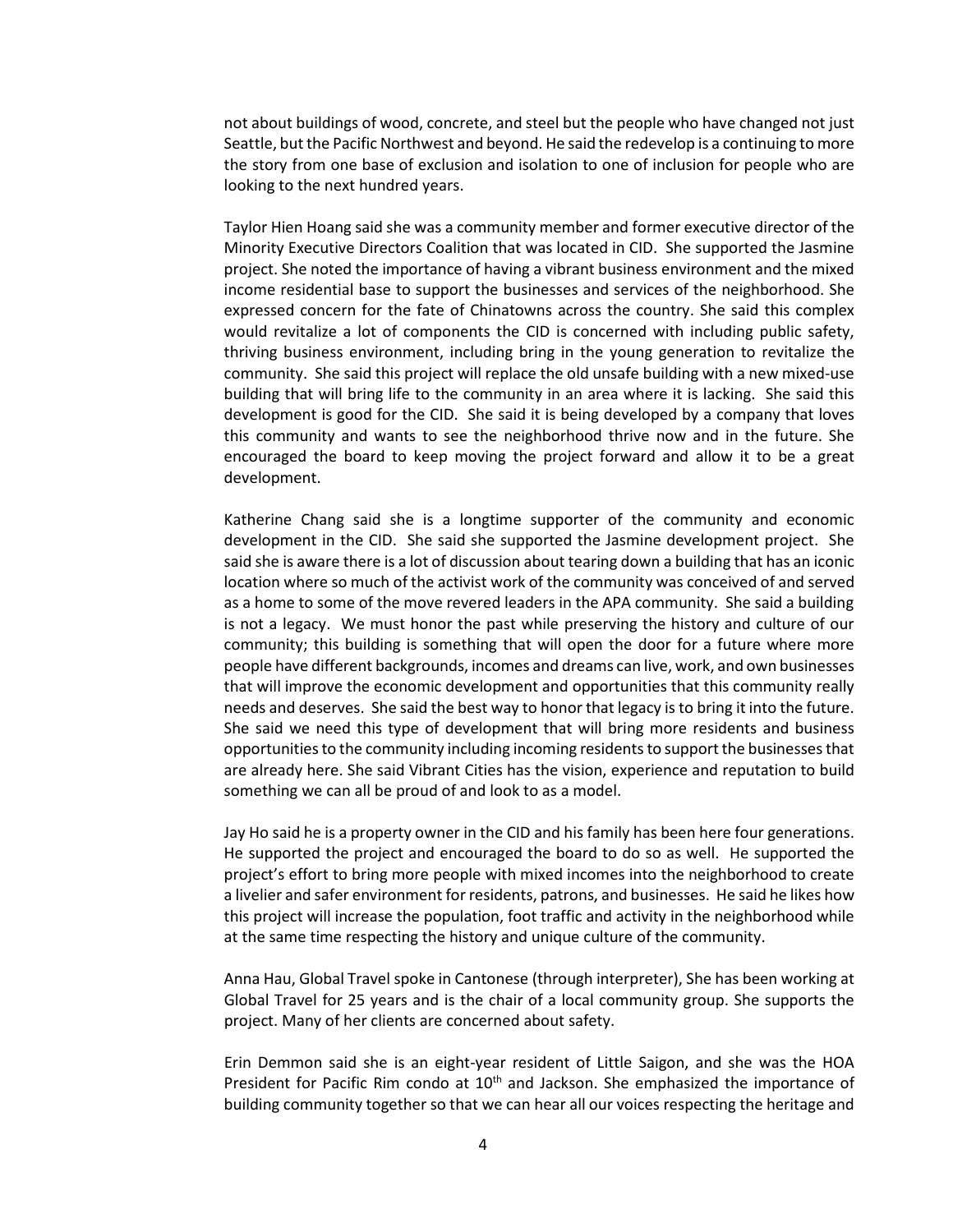the history of a family business is very important value to the community. She said the project will bring activation, lighting, and safety to the area.

Jackie Chu said she is a software engineer living in the CID. She said she moved into her home in a newly constructed high rise building in the CID; if it wasn't for that building, she would be here. She said like so many others in their 20s she wanted to live in a new high rise with amenities, like a gym while having access to many delicious restaurants in the CID. She said living here helps her spend quality time with Pop Pop or Grandma who has been living here for 15 years and is now only a block away. She said she wants to see it become a safe place where everyone despite income or background can thrive. She said the Jasmine will bring more support to the local family-owned businesses and will continue to make this area safer and allows more people to be proud to call CID their home. Jasmine isn't displacing anyone. She said you can't displace anyone if there is no one living there to displace.

Tianyuan Li Tenison said she is a martial arts instructor and owner of Northwest Academy in Chinatown for 13 years. She said she knows the importance of having a vibrant community include mixed income residential as a base to support the business and services of the neighborhood. She noted safety issues and said with no people there it is a big negative impact. She said the Jasmine project will bring all elements of what vibrant community needs and that could be more mixed income residents who will support businesses like hers. She said she supported the project and asked the board to move forward in review.

Ms. encouraged those wishing to make public comment to send written comment to her; she provided her contact information. She said the presentation tonight is a briefing and no formal action will be taken.

#### **082421.3 BOARD BRIEFING**

## 082421.31 614-620 Maynard Ave S. - Elgin Hotel and adjacent warehouse *Applicant:* Li Alligood, Otak

Briefing on proposed redevelopment plans for the properties at 614 Maynard S. (Elgin Hotel) and 620 Maynard Ave. S. (warehouse). The focus of this briefing will be on the demolition of the 614 Maynard Ave. S. building and further exploration of massing options for the proposed development. No formal actions will be taken at this meeting.

Ms. Frestedt explained the 614 Maynard Ave. S. – Elgin Hotel was constructed in 1910, designed by Sabro Ozasa. 620 Maynard Ave. S. was constructed: 1946 – foundation for church that was never completed. The site is in the IDM 85/85-170 zone. She said Maynard Ave. S. and S. Lane Street are both designated Green Streets. This site is located outside of the National Register District and outside the Asian Design Character District/Retail Core.

Ms. Frestedt said briefings had been held on: 7/24/18, 5/28/19 and 10/22/19. There was a site visit on 8/27/19.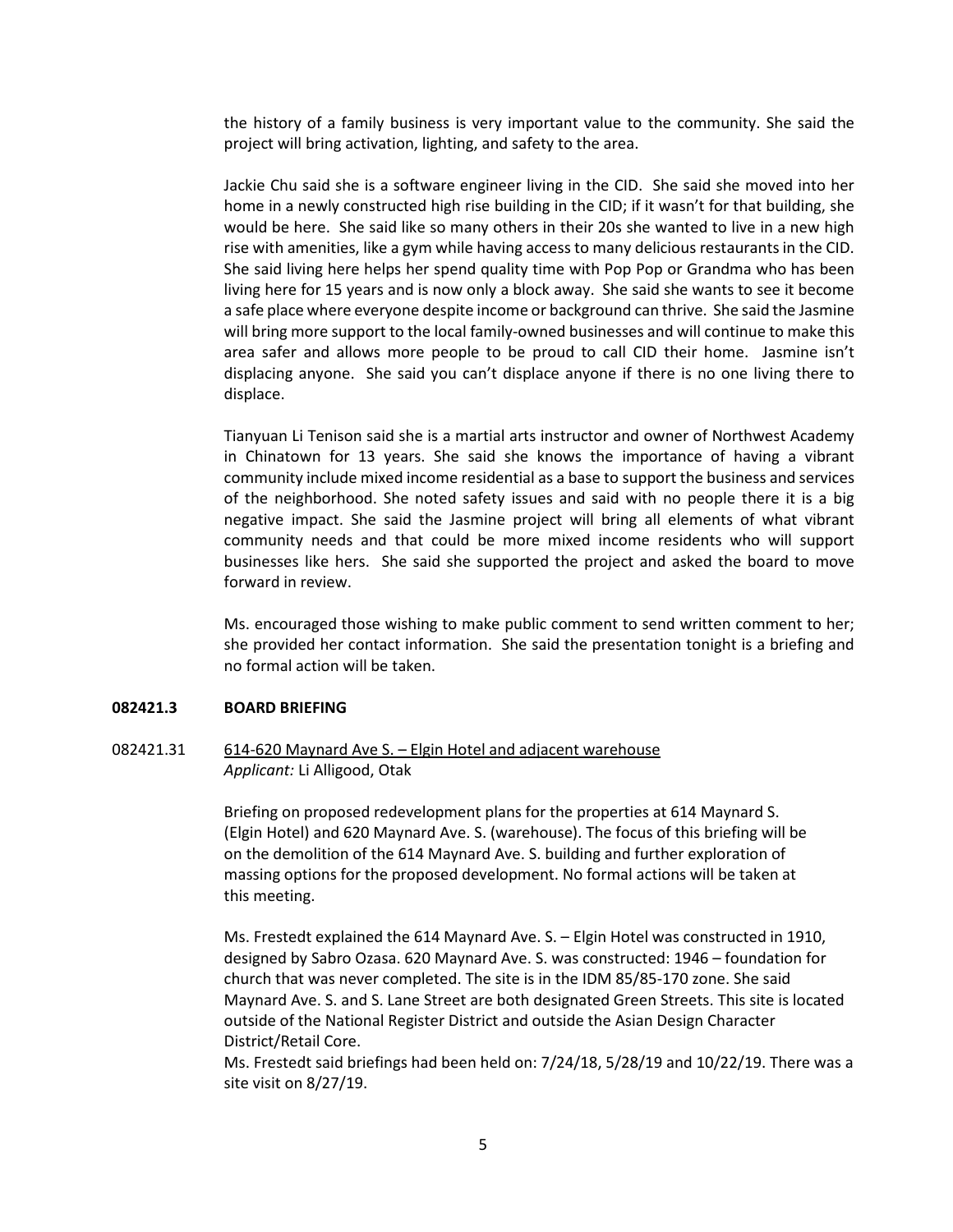#### **Presentation** (presentation documents in DON file)

Gary Reddick, OTAK provided history of the project to date. He said he has worked on many projects in Asia, especially China, which he said gives him special insight to the design aesthetic. He provided a brief history of the buildings on site as covered in the Johnson Partnership report. He said the building became a welcoming gathering place for immigrants arriving in Seattle and it grew from word of mouth. He said in 1957 the Bush Garden restaurant was moved to this site and operated for four decades. He said the restaurant and banquet space was the site of many events: Wedding receptions, birthday parties, public meetings, events and organizing.

Mr. Reddick said the Bush Garden is closely associated with community leader Bob Santos, who had a presence at the Tuesday night karaoke at the Bush Garden, for years. He said what is most important about Mr. Santos is his long life of activism for equity and justice for Asian American, African American, Native American, and Latinx communities. His mentoring earned him the nickname, 'Uncle Bob'. He said that Mr. Santos was the spokesperson and leader of the movement that began in the 1970s to preserve Seattle's Chinatown International District now known as the ID or CID.

Mr. Reddick said when you take in the history of this location, as an architect he knows he is working on hallowed ground. He said that is front and center for the entire architectural development team and is taken as a great responsibility.

Mr. Reddick summarized community outreach and said that James Wong and Vibrant Cities held or attended 38 community outreach events and received 63 signed letters of support from local businesses and 324 from CID residents. He said the last community meeting held was just before pandemic lockdown. He said there was a great deal of communication on community safety, mixed incomes, neighborhood investment, affordable retail spaces, Asian aesthetic in building design, legacy of place, and community space.

He talked about story telling through the architecture and provided images of places where this has been done. He proposed to provide inclusive spaces, large multi-use gathering spaces on the ground and second floors. He said there will be a significant stair up to the large community room which will have a capacity of 250 people. He said they want to engage the community with the design team to gather input to help shape the space.

Mr. Reddick said the board asked for more information on what it would take to retain / save the existing 614 Maynard building. He provided a review of what the team viewed as comparable projects that were successful and those that were not. He said the existing masonry, building structure, below grade bearing soil, and below grade perimeter walls are in poor condition and not structurally sound. He said the existing masonry façade requires a 12" thick concrete wall to be built behind the brick to create a shear wall which will also glue the bricks to the concrete so they won't fall off. He said exterior structural bracing is required. He said the building was built on 20+ feet of structural fill. He said the foundation was designed for a one-story structure and the addition of the second and third story did not include any upgrades to the structure. He said extensive micro piles foundation supports (up to 120) would be required. He said the exterior perimeter walls pose a serious risk of collapsing on construction workers. Structure on the inside has no structural capacity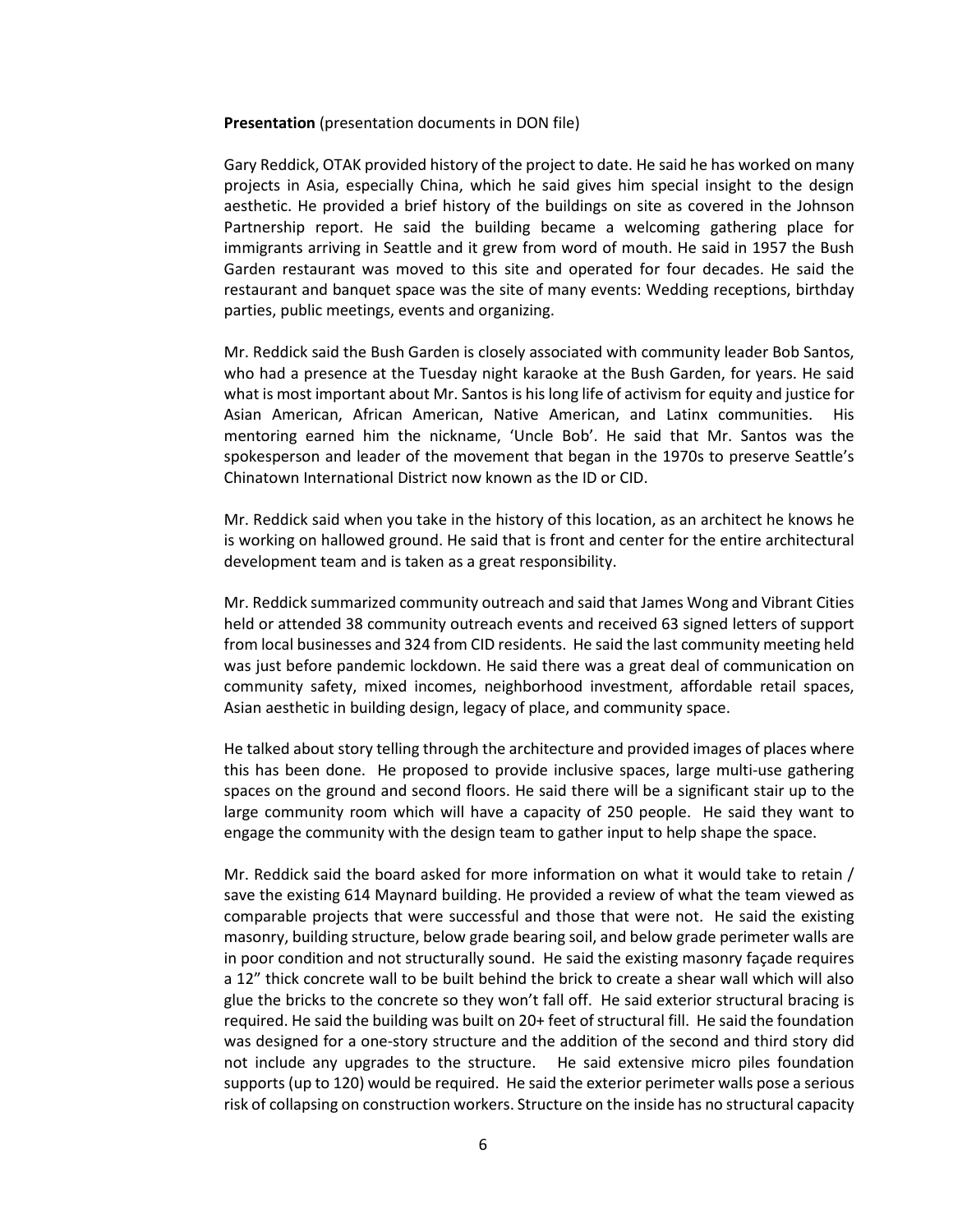anymore. Structure is rotted and mildewed. All of that structure would need to be removed and no part of existing interior would survive. He provided three explorations of rehabilitation: 1) interior steel bracing and shotcrete, 2) exterior steel bracing and shotcrete (save west façade only) and 3) remove and document all brick and replace after new building constructed. He referred to a slide that detailed nine steps to saving the façade, including demoing the full interior. He said that if building were to be reconstructed, it would not resemble the original building. The interior would not match existing due to current building code requirements. He said the end result is that is too expensive to repair / rehabilitate the building, nor is there a feasible way to do it. He said, we could build a replica if cost were no object. He asked himself, if the real building is all gone, what have we saved or retained? He then spoke to lost opportunities of not redeveloping. He said they wanted to save the building, but at some point you can't deny reality.

When considering, what they would do if they had a "clean slate" Mr. Reddick provided five massing studies from previous ISRD Board meeting that assume the removal of the existing building, with Option 5 preferred. He went over various massing strategies they had done. He said they narrowed it down to three schemes (slide 29 in the presentation). They prefer scheme 3 as a starting point, with a four story base, same height as adjacent building, with 20' set back on Maynard and 15' setback on Lane.

Mr. Reddick concluded his presentation with a question for the Board, "Given the channeled and outcomes outlined in rehabilitating the existing building, does the board support: a new housing/retail development that necessitates the removal of the 614 Maynard Building and is centered around a legacy-driven community space on the ground floor and  $2<sup>nd</sup>$  floors."

Mr. Fujimoto offered to the Board that they can consider the question posed, stating that he thinks it's a bit out of place to be receiving a question as direct as that at this point in time. He added, we should of course be considering what information we should need going forward.

Mr. Reddick said they are hoping to move forward to come back to the board with more details on what the new building would look like. He said it should provide some comfort to the board that they anticipate a number of meetings ahead and lots of opportunities for the Board to look at what the team is doing and how the project is honoring the legacy of the building and if those community members who join the design team think their ideas have been respected and followed through. He said their respect for the legacy of this property has grown over the months and they understand the responsibility that they have.

Mr. Fujimoto reminded the Board and team that no formal action would be taken at this meeting. He asked for board input on whether the board has enough information about the project.

Mr. Chan asked if micro piles would be needed if there was a complete demo and construction of a new building.

Mr. Reddick said the new building would have several levels of below grade parking so the excavation of all that poor soil would be a result of preparing to bring parking into the building.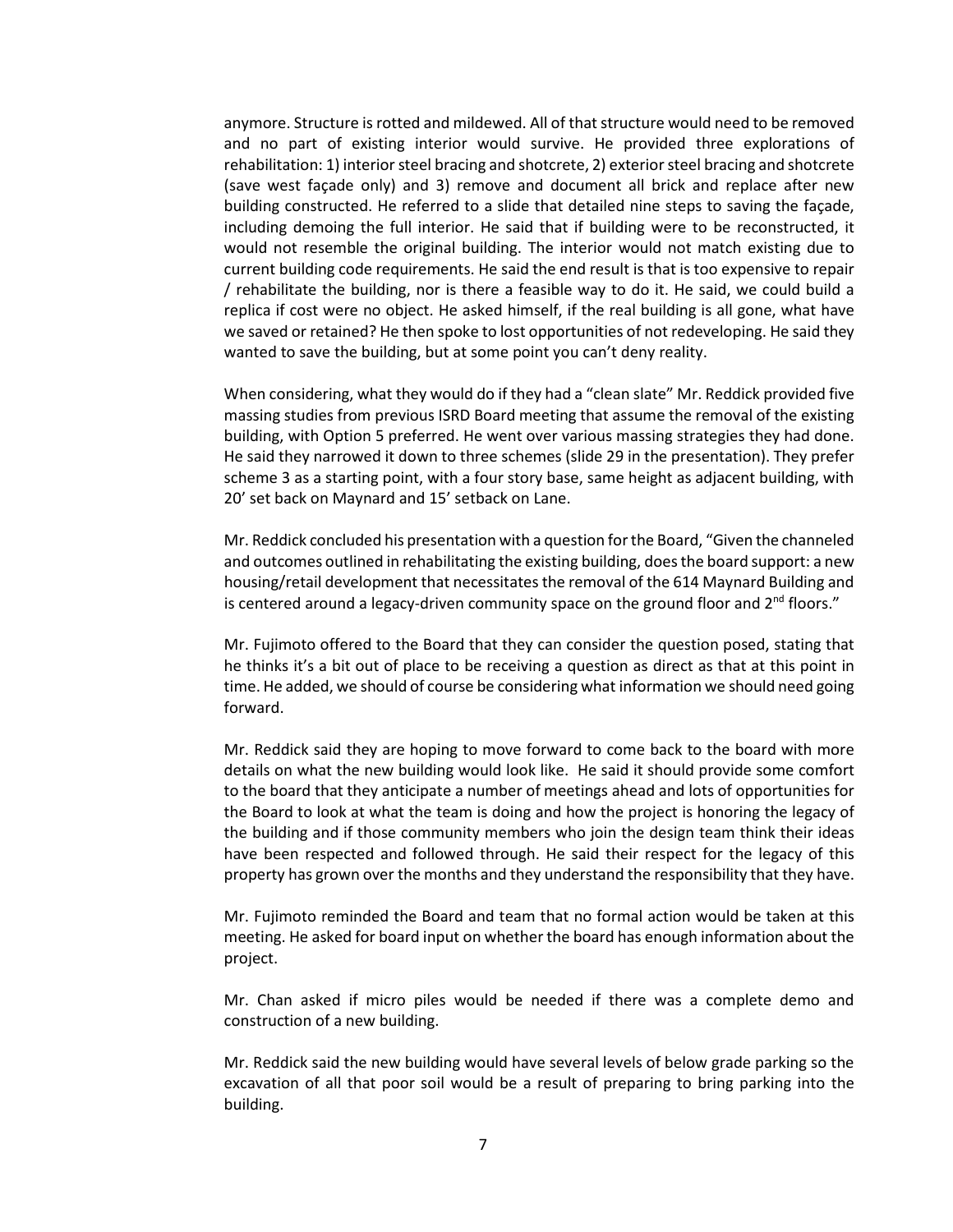Mr. Chan asked if the building were being designed as condominium or apartment.

Mr. Reddick said he didn't know if that decision had been made.

Mr. Chan said a concern is that the board has seen this in other projects is that designated community spaces ended up just being amenity spaces. He said he was concerned the same would happen if building designated condo. He said when talking about housing stock it is important to look at the type of units that are going to be in the building. He said so many of the apartments and condos going up in the neighborhood are one bedroom or studio units. He asked if this would add to the actual housing stock that is family friendly – two, three-bedroom units in the building is something to consider if we are trying to really activate the community function of the building and to be something that adds to the housing stock that is needed in the community.

Mr. Reddick said it is James Wong's intention to have this be a family-oriented residential building.

Ms. Woo asked if the community space really will be open to the public. She said the Board has seen community spaces converted into private spaces because of liability and insurance and security. She noted that spaces promised to community members are also entrance ways to residences above. She said if community spaces are being offered, the ownership needs to have a plan for that. She asked for more plan development if that is the intention to use those spaces. She said as someone who works closely with apartment buildings, she didn't think it was feasible. She continued with a question about the soil quality. She asked how unstable soil, as noted, will support a 17-story building.

Mr. Reddick said the 20' of really poor soil will be excavated to make way for multi-story basement parking; they will dig down to the actual bearing soil that they are trying to reach with micro piles. He said he is not qualified to speak to security, but that the team is intent on having usable, sustainable space set aside, planned on and programmed and working agreements with the community, so it isn't a hollow promise. He said they will have a number of people from the community advising them in the design phase and they will have public pinups in the neighborhood at periodic points along the way as the building is progressing. He said there will be a chance to answer everybody's questions.

In response to a clarifying question about options, Mr. Reddick said consistent with this presentation, fi the decision is made not to approve the demolition of the building, then he didn't know any other way than that it would continue to degrade and eventually fall down.

Ms. Woo said she is just a little confused regarding the end of the presentation. She asked for clarification if the plan is to move forward with demolishing the entire building or to save the façade.

Mr. Reddick said the brick is lousy and powdery. He said there are all kinds of questions that if a 12" thick concrete wall three stories high behind it and tried to glue the brick to it, a lot of bricks wouldn't glue because they are too powdery. He said they haven't had any conversations that if it came down to just three brick walls and the fourth being the party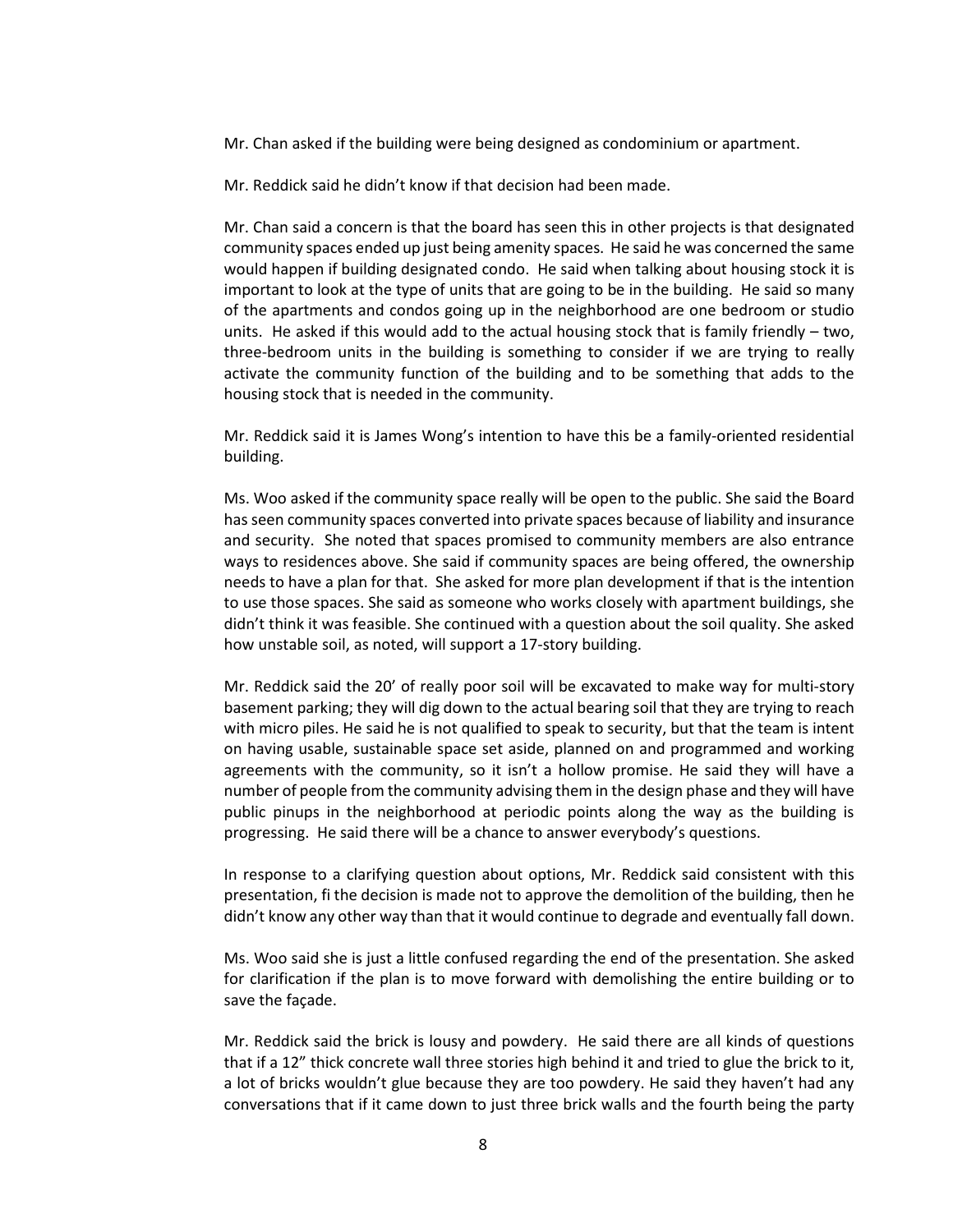wall with the next-door building. He said they haven't looked at that option yet or remotely thought it was a wise thing to do.

Ms. Woo asked if the façade brick is not viable to save?

Mr. Reddick said it is not. He said they are convinced that nothing in the building is salvageable.

James Wong, Vibrant Cities, responded to Ms. Woo's question about the community space and security issues. He said that from the last Board meeting, the Board told the team to "do something that impresses us". He said they didn't have a community space in the last design, but that Vibrant Cities is going to build a big community space on the first and second floors that is going to be serving the community. He said they are happy to do a conditional Certificate of Approval on the community space so that it is written into the agreement that we would keep that as community space forever as long as the building exists, so people can have weddings, birthdays and have a place that will hold up to 250 people for community events to support restaurants and events in the Jasmine Building. We're happy to write it in as a specific agreement that it stays a community space.

Ms. Frestedt said she appreciated Mr. Wong's thoughts and additional information and noted there are questions that remain to be seen, from a legal standpoint, how that would be addressed and the reach of the ISRD board in conditioning such an approval. She cautioned the board that a lot of information is needed, about how something like this would function and be managed. She said the Board has a specific set of criteria and categories, as outlined in the land use code, that it weighs in on. The proposed agreement about the community space use is a nuance that is above and beyond, perhaps, what the board could actually condition an approval on. She said she can talk with the development team further and will need to do some additional research on it.

Mr. Fujimoto said as an architect he wanted to ask more specific pointed questions about this community space that the team is saying it will deliver. He said he was asking about looking for further information of some of the questions and assumptions. He said as he heard it, the team mentioned that it wanted to move beyond a shell for their spaces and asked if that means that the development team is specifically presenting a plan that includes a tenant improvement to that space.

Mr. Reddick said that is correct. He said they will show the tenant spaces along the ground floor along Maynard and Lane. He said working in a collaborative way with a group that forms up and then begins to inform that we have the spaces the right size and what ancillary spaces might there need to be in addition to the larger room, how does that come and go, work and all those things. He said they are at the first step. He said he is earnest when he says that they will have a collaborative team at the table. He said it is an invitation to participate in a hands-on design dialog.

Mr. Fujimoto said he has seen new buildings constructed with residential use above a commercial space or two, but those commercial spaces remained vacant for years. He asked about the process for developing this space.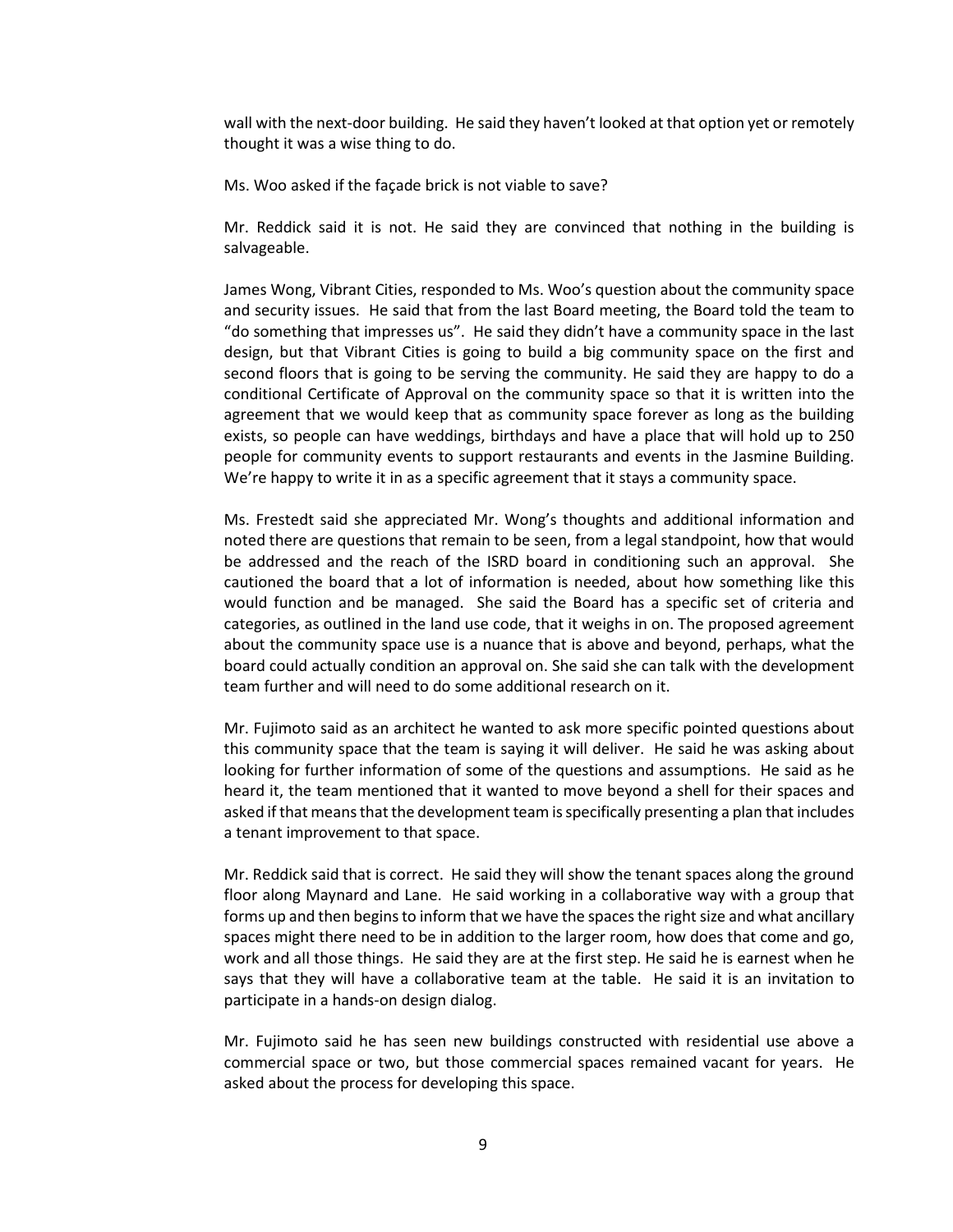Mr. Wong said he is of Asian descent and is third generation in Chinatown and their office is located right next to the Jasmine Building. He said he is very invested in this community. He said his goal as an Asian developer with partners the goal is to bring Asian culture to our buildings, Asian-inspired design, Asian retailers, great Asian restaurants and to expose Asian culture to the mainstream. He described projects in Portland and Capitol Hill that have are not vacant, despite the pandemic. He added that Vibrant Cities will be voluntarily offering, and would accept under the Board's authority - which the Board has the Code authority to do, he added - that they will keep the community space a community space. He said that his was confirmed by his attorney, who was listening on, that the Board has the authority to accept that.

There was a brief discussion about the frequency of new construction having vacant retail at the ground floor.

Mr. Reddick stated that this neighborhood has a very mature retail environment that will probably have people waiting to sign up for ground floor places.

Ms. Woo suggested looking into commercializing the spaces and working something out with a business that will do events, in particular to navigate these issues. She noted that Asian culture is not a monolith and that a lot of the people who are really concerned about legacy are not concerned about Asian culture as a whole, but about the legacy of this particular building. This building is meaningful to a lot of people who are hoping to preserve the legacy of what's there and how you're going to connect the development to the building's history. She continued, when the team comes back before the board, she would like to hear what the community thinks about demolition of the building without preservation of the west façade. She wanted clarification that people and organizations that offered their endorsement of the project understand the existing building is proposed for demolition or that the new building would be 17 stories.

Mr. Hong said he has been going into the CID for so long. He said over the years the whole building has deteriorated and the warehouse next door is an eyesore for the District. He said he is impressed by the lobby and community space and the scope of the project. He said a new building is better than an empty lot. He appreciated the team reaching out to community.

Mr. Yip said he has been on the board since the first briefing on this project so has a broad perspective. He wanted newer board members to be brought up to speed before he commented. He said he has been the community for 25 years and has been active in the community on Asian Chamber of Commerce and on multiple non-profit organization boards. He said it speaks volumes that the previous owner of Bush Garden supports the project. He said that Vibrant Cities has come back to the board on multiple times and has made concessions and taken board comments to heart. He questioned if this is the right time for the development team to ask the board point blank if they can go ahead with demolition. He said it is hard for the development team to plan or offer different scenario without having some guidance from the board. He said the board needs to determine if it has the information needed to make a decision and to provide clear guidance on what is needed. He said Ms. Woo made a good point about needing to hear from the community about demolition, the massing, and the height. He questioned if people know what they are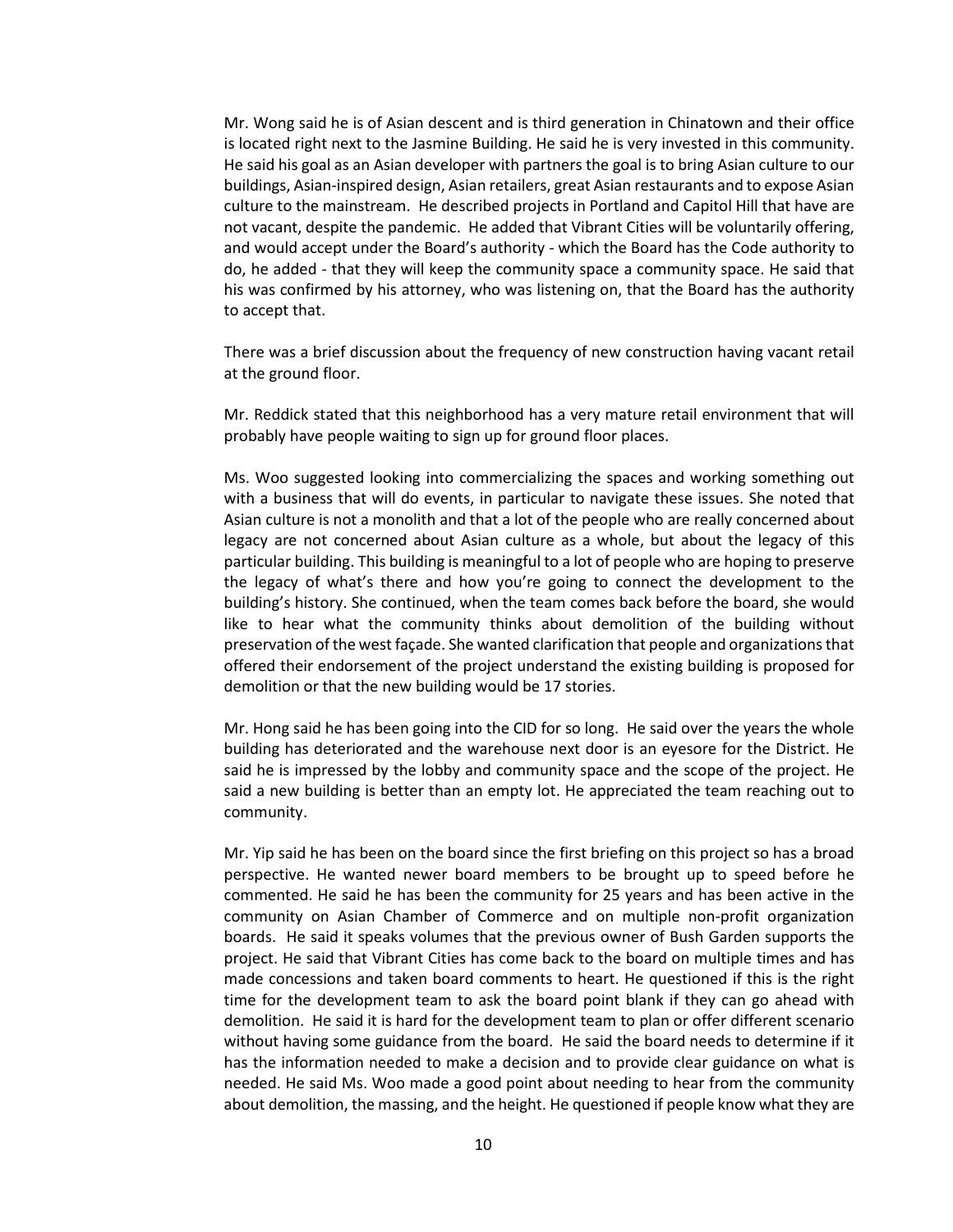supporting and hearing from residents, business owners about specifically what they support would be more meaningful than just a 'support letter'.

Ms. Baskerville said she is the newest member on the board and thanked the team for the presentation. She said she appreciated diving in the rich history that has happened inside the building. She said a lot of public comments were reflecting that as well. She asked what specifically can be preserved from the building. She said it sounds like the team didn't want to number the bricks and put them back on to the structure. Can preservation of the west façade still happen? She said what has been presented doesn't necessarily reflect the history of that specific building that was a place where people would sing karaoke and gather for activist meetings.

Ms. Frestedt acknowledged the work the team has put into the project. She said she appreciated the team's attempt to respond to so many of the questions that the board has asked. She said it is important at this pivotal point for the board to start giving the applicant some concrete feedback about whether or not there is enough information for the board to consider demolition, if that's what is reflected in their complete application. She said what she has heard and the shift from summer and fall of 2019 to today is the applicant team has come to a determination that retaining the building or salvaging the building is either too infeasible because of costs, or that in the process of demolition there wouldn't be anything to retain, and therefor salvaging portions of the building may not be a path they intend to take. She referenced the presentation of three massing studies presented. The board should discuss whether or not the board has enough information to move forward with the demolition piece, noting that the final decision will not be binding until the application is complete. She encouraged the Board to also provide input on the massing studies and how they respond to Chapter 23.66 of the Code, and the Secretary of the Interior Standards. She said there has been so much public comment and discussion and feedback about the economic vitality of the neighborhood and the uses but she didn't want to lose sight of other components that are relevant to an application being complete and moving forward.

Mr. Fujimoto asked board members to focus discussion and deliberation on what Ms. Frestedt outline about demolition and massing.

Ms. Woo said she had enough information to decide. She said she believes that if the team wanted to save the building they could, but that maybe it isn't cost effective. She said she thought there was one choice, to demolish the exiting building and rebuild, including community space. She asked if Option 5 is the only option currently on the table.

Mr. Fujimoto said the last slide was confusing and asked Mr. Reddick to clarify what the slide is about and then the subsequent slides about massing.

Mr. Reddick said there are new board members since the last briefing and there is value in showing where the process was a couple years ago. He said he presented the current option. He said the image presents a simple formula of base, middle and top. He said the danger is that people in their mind think the building is going to look like that. The image is intended to show at the very earliest how they are thinking about massing. He said he has not been clear but he is inviting a collaboration on how the building is articulated.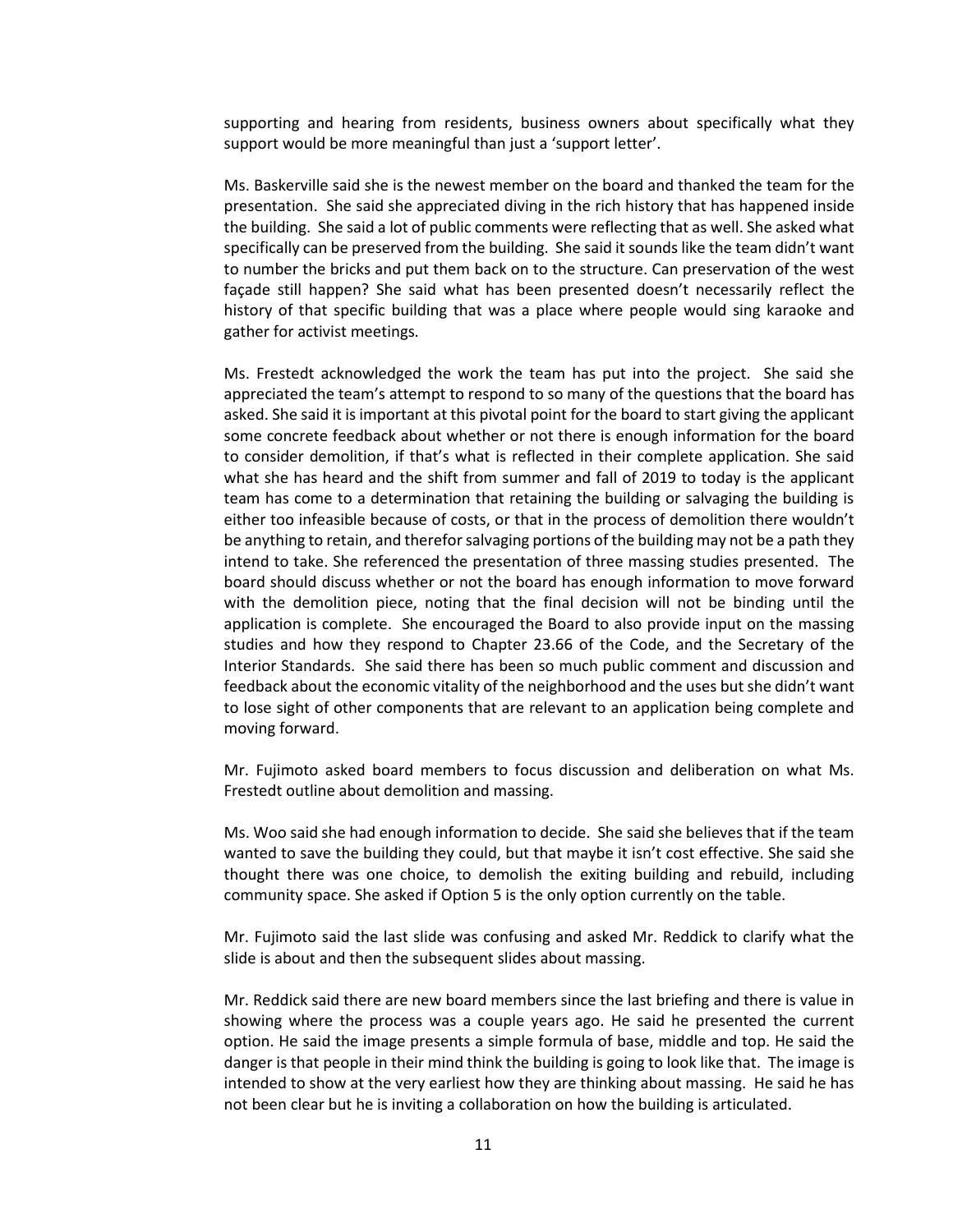Mr. Chan said he had enough information to make a decision on demolition of the building versus the other alternative. He said the team has done a great job answering all the questions from previous meetings. He said the diversity of opinions that came in from the community was pretty informative. He said that is important because part of the board's job is to reflect what the community wants and it also balances against what the board actually has purview to rule on. He said the question of mass and scale is yet to be addressed and that he doesn't have enough information on that yet, but that the direction the team is heading in is commendable.

Ms. Woo agreed with Mr. Chan and said it is too early to talk about the second question as there isn't enough information. She thanked the team for answering board questions. She reiterated her request for more information about what the community thinks when the team comes back with mass and scale.

Ms. Frestedt asked each board member to speak to the two questions about demolition and mass / scale and specifically note what information is missing. She noted three potential schemes to break down the massing of a 17-story building were provided in presentation.

Mr. Wong reiterated his comment about board challenging the team to do something significant that would contribute to the community instead of only saving a façade. He asked if board members supported giving the project a clean slate and if so, which of the three schemes is preferred so they can move forward with the project.

Mr. Yip said he has enough information on the demolition/saving the façade part. He said they aren't ready for the discussion on massing other than the fact that they have shown are just sketches. He asked if the team is saying that Option 5 is what the board should be discussing now.

Mr. Reddick said he is not a fan of trying to get input on something this ambiguous. He said the team presented to the board if we had a clean slate, what is the beginning massing moves that could be shared with the board. He said they presented three options that captured the commonality of a bunch of the other designs. He drew the comparison of carving a sculpture out of stone and at the beginning you don't know what the end result will look like. He said they have a lot of work and carving to do and are looking for the board to say that the four story base is a reasonable thing to do, that it aligns with the adjacent building and the step back.

Mr. Yip said he didn't think the current board was on board with the massing as there have been some board member changes.

Ms. Woo asked if what Mr. Wong was saying is that the proposal presented today is to demolish the entire building including the façade. That instead of saving the façade, they're going to give a community room. She asked for clarification that the team is proposing to demolish the entire building.

Mr. Reddick said that is right. He said it has bene a long time since they have been in front of the board and there is a lack of continuity with the meeting two years ago. He said they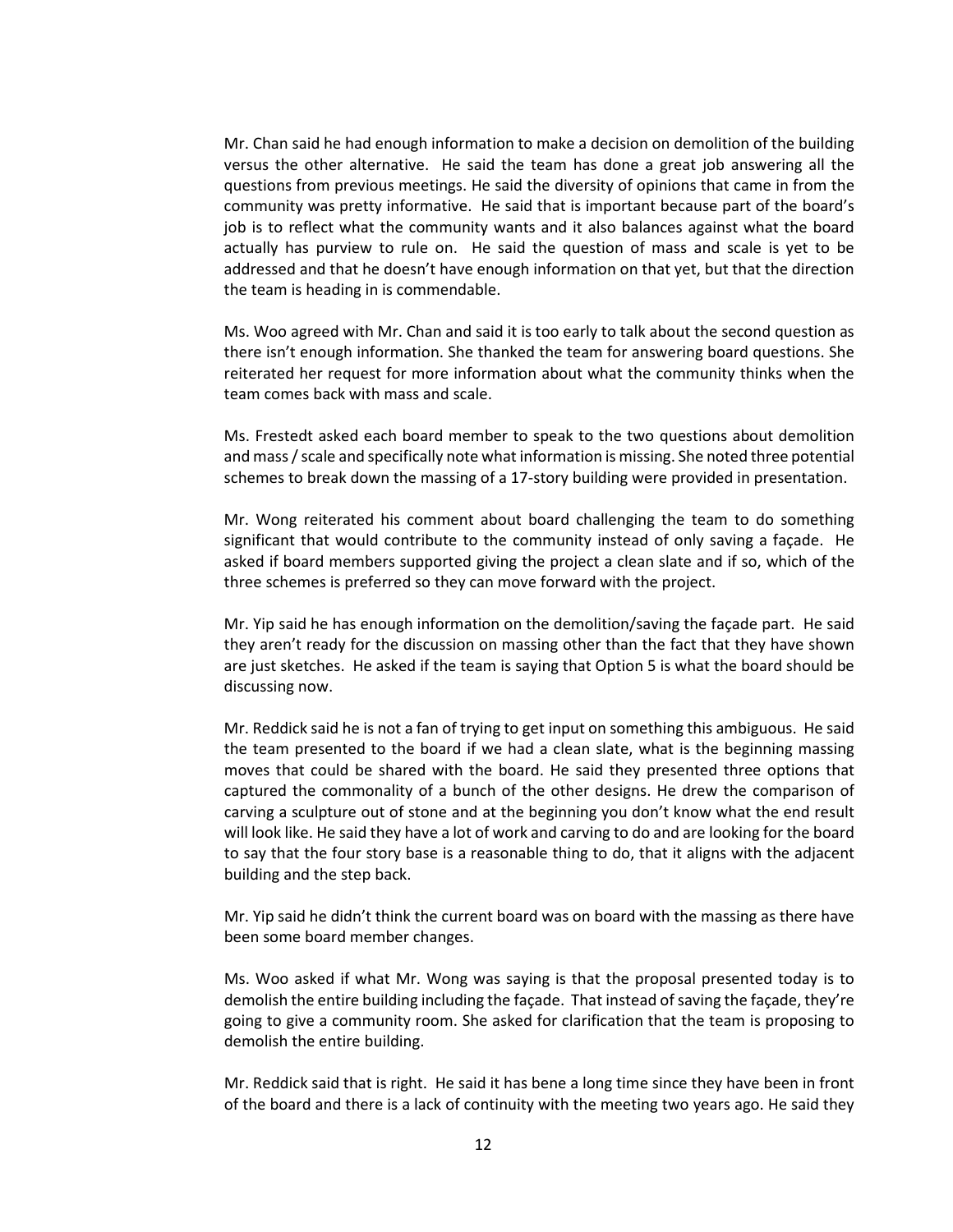were doing detailed design studies and technical studies and costs studies of what it would take to save the façade. It wasn't their preference, but there was interest from a few people in saving the front. He said "facadism" was not well received. He said later in the board meeting the chair asked what could be done if the team could start over, if they had a clean slate. He said it complicates things to revive the discussion about saving the façade.

Ms. Frestedt said if the board is comfortable with further talking about these massing studies, unless there is objection, that may be the appropriate pathway going forward. She expressed concern about facadism creating a false sense of history. She encouraged the board to think about how to mitigate height differential based on the rest of the district and what information is needed. She said to think about how the new construction would differentiate itself while still being compatible with the district and could be influenced and inspired by the character of the District, rather than trying to recreate what would look like an historic building, as you give feedback to the applicants.

Mr. Fujimoto said he heard from Messrs. Chan, Hong, Yip and Ms. Woo that they have enough information to move forward with the current proposal in terms of demolition of the existing building. He read from SMC 23.66.032 A. He said that the Director of Neighborhoods may rely on information submitted by the owner. Information may also be provided by members of the public. Noting submitted public comments, he said he wanted to state that because he thought that other information could be added to the discussion. He said that perhaps there is an independent third party that wants to be involved; they should do so expeditiously if they want to be part of the conversation.

Mr. Fujimoto said there is opportunity at this intersection, where two Green Streets intersect, to step back and create an urban environment that has access to light and air. He said he looks forward to whether it is scheme three or some variation of it to seeing that decision respected. He said there is a challenge in stepping back the upper floors. He said the podium aligns the top edge with adjacent existing building as indicated by Scheme 3. He said he would love to have a constructive conversation about how that mass is articulated because this is a historic neighborhood and would want to respect the provisions outlined in all the standards that the board supports.

Ms. Baskerville noted the challenge of going through notes of the past years to be brought up to speed, but said her understanding is that nothing will be preserved on the building and the concession was that the developer is proposing a community room.

Mr. Reddick said yes.

Ms. Baskerville said she has enough information.

Mr. Hong said he has enough information.

Mr. Chan said the four-story podium is a pretty good idea in lieu of replication of what was there. He said he is still troubled with how a 17-story building will fit into that area versus the rest of the surrounding areas. He said he thinks it is a good start, but he wants to see how the proposed building actually sits in amongst the existing buildings. He said even with the renderings from the different perspectives, it still looks massive. He said he is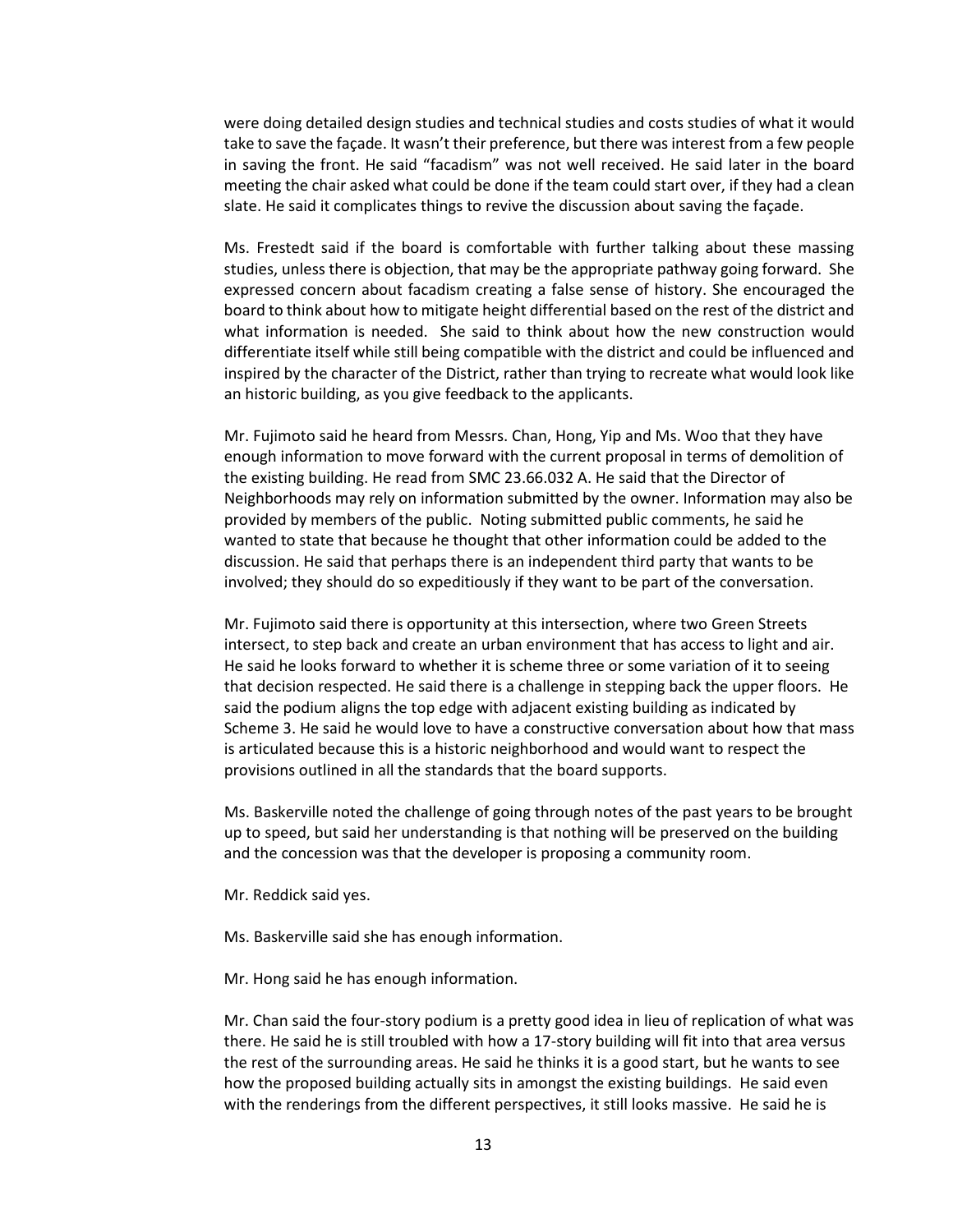trying to figure out what things will be done to mitigate some of the mass. He said he looks forward to having that discussion.

Mr. Yip said he wanted to follow up on Mr. Chan's comments and said he thought the general consensus is that demolition is alright. He said setting the podium back 20 feet is a good start to mitigate the massing. He said Scheme 3 is generally an OK idea to go down the path with. He said he looks forward to seeing how they can further break down the massing from different directions. He said he looks forward to more renderings and seeing the relationship of proposed building not just by itself, but with other buildings around it and how that will add to a comprehensive pedestrian experience. He appreciates the podium height being the same as adjacent building but wondered how the rest will look from other angles.

Mr. Reddick said they agree with everything just commented on and said. One of the reasons they haven't gone any further than this is they haven't had the opportunity to work closer with the board, it would be premature.

Ms. Woo said she wants to hear more information about what the community thinks. She said there are a thousand seniors living in the area. She said the burning question is, why 17 stories? It is financials only? Why has nothing else been explored?

Mr. Reddick said to get a project like this built is very complicated. He said in order to provide below grader parking, to provide a large common space for the community that is not providing income for the project…all of that is weighed. More can be said about that in greater detail. We're working within the height limit established by the City Zoning Code. Commenting on urban planning, more broadly, he said smart growth is growing up and not out.

Mr. Fujimoto noted they are building legally within the height limit – 170 feet- and what is interesting about massing in a fragile neighborhood is how can, in each of the schemes, be compact in that tower? There's an opportunity to be tall and to have a positive impact on the community, but be compact to be more respectful to the existing fabric of the neighborhood.

Mr. Reddick said they look forward to beginning collaborative discussion with great excitement.

Mr. Fujimoto thanked the design team for their time.

Mr. Wong asked the chair if he could ask each board member about what to do. He said he wasn't clear about how to move forward and asked for guidance in one direction or the other, regarding demo and the massing.

Mr. Reddick said he had the same question.

Ms. Frestedt said that every member has spoken to the demolition piece. She said she hasn't heard that the board needs additional information as it relates to demolition. She said this isn't a binding action, it is just feedback. She said she is hearing a shift in the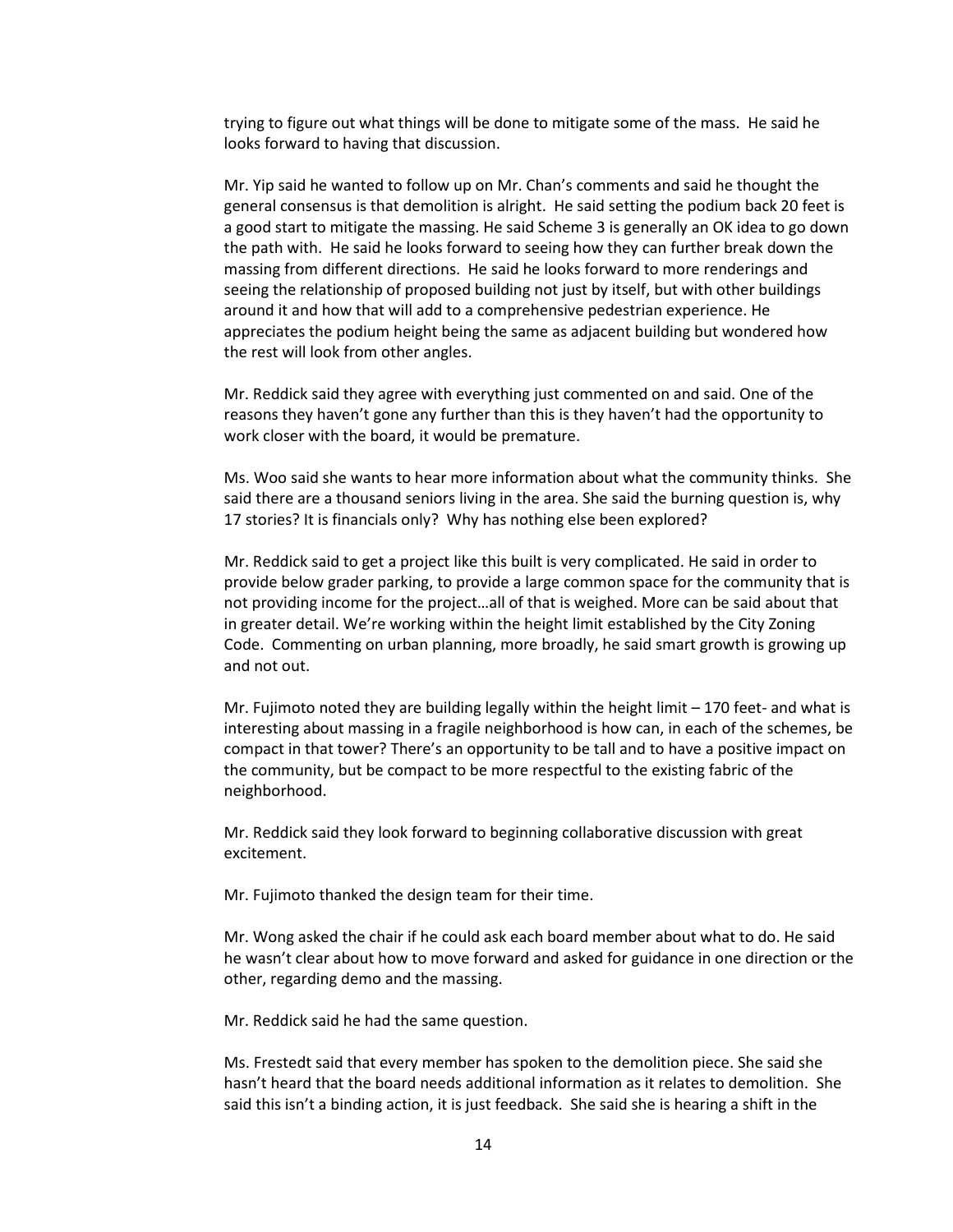discussion to focusing on massing and further refining the schemes to reflect the character and the fabric of the neighborhood, and to show the context of that refinement in relation to the broader neighborhood. She asked board members to speak up if additional information is needed. She said she's heard some good direction from the Board along those lines.

Ms. Baskerville said would echo comments made by Ms. Frestedt and Mr. Woo about seeing different scales and different story levels.

Mr. Yip said he does not need additional information with regard to demolition or keeping the façade. He said he was leaned toward being OK with a proposal that includes demolition with more information on Scheme 3 for 17 stories. He said the board might come back and ask for a bit more about the massing or height, what is optimal or best for the community. He's okay with the team moving forward with the next step of the design phase.

Ms. Woo said Mr. Wong is asking about demolition but it goes hand in hand with design and she said she isn't sure if she has enough information at this point. She said Phase 1 and Phase II go hand in hand. She said it is a question she can't answer today. The Board can't take a vote.

Mr. Fujimoto restated that he heard many of his fellow board members say they do not need further information regarding demolition. He said he does not need additional information. He reiterated that if there is additional information submitted by another party he encouraged that party to do so expeditiously.

Mr. Yip said he said he gave his opinion of support for demolition, based on the fact of the information that was provided and also community input and the site visit he and other board members were able to take a couple years ago. He said maybe other board members need more information.

Mr. Chan said the board is debating something that isn't really what this meeting is about. He said this meeting is not to determine a Certificate of Approval, it is strictly a briefing. We are straying off into an area where we shouldn't be going at this point. He said he is a little uncomfortable about being pushed to the edge because while he is ready to make a decision, a complete application is not in front of the board to vote on.

Ms. Frestedt reiterated that she has heard feedback about demolition and about massing. She reminded board members and applicant team that the decision does not need to be unanimous or a consensus. It needs to be a majority of the board members to move forward. She said one approach would be keep refining toward putting together the Preliminary Design application because the board cannot weigh demolition absent a plan for replacing the structure.

Ms. Woo asked what happens if the board decides not to approve demolition.

Ms. Frestedt said the applicant has to complete an application for the Board to act on. Until the application is complete, there are too many unknowns to adequately answer that question. She said if an application is denied because the board determines that it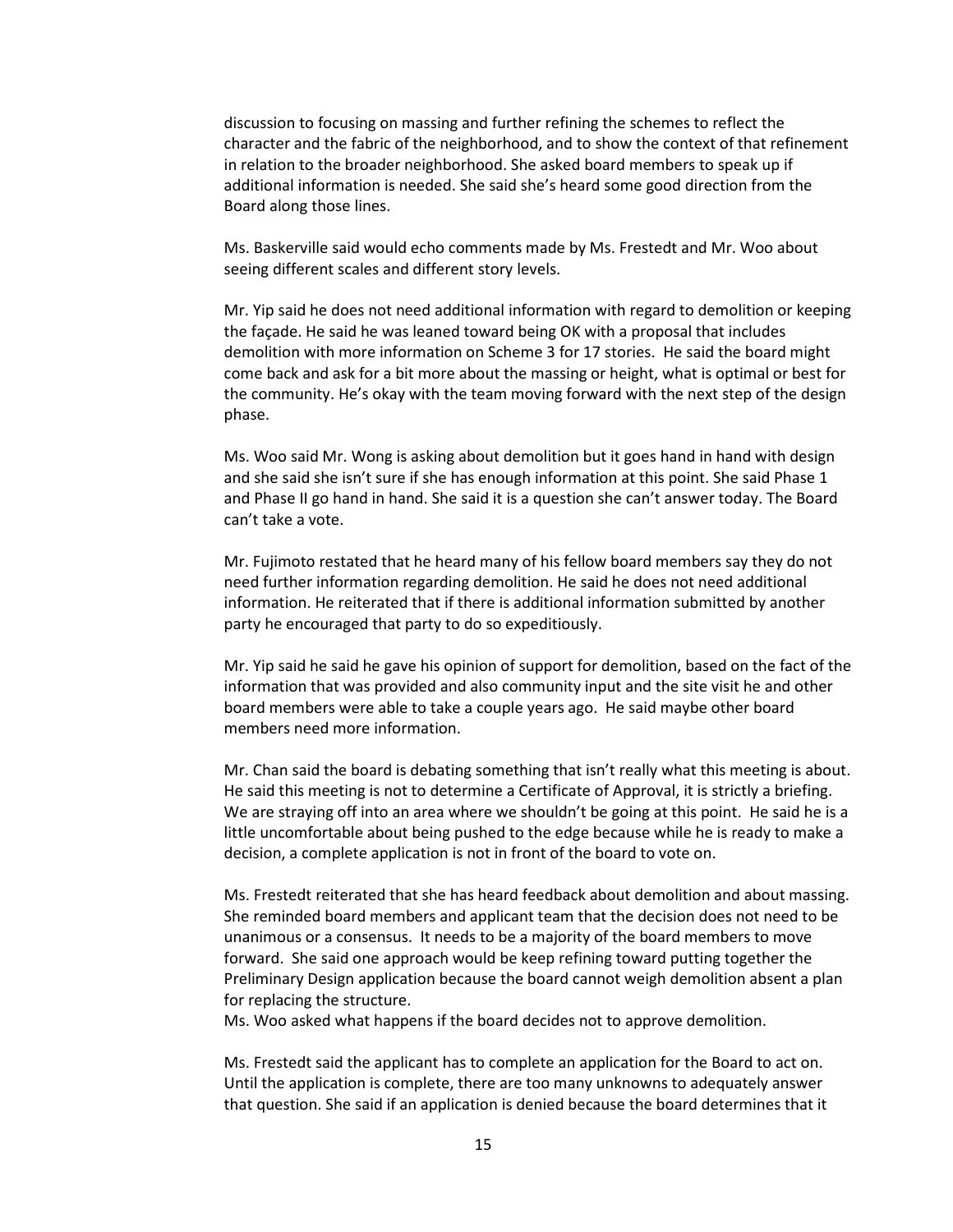does not meet the requirements of the Code and the Standards then the applicant would have the option of coming back with a new proposal, following appeals period. She said the intention of all this discussion is to help the applicant get to a point where the denial isn't something that even needs to be considered, and if it is then it will be addressed at the time. She said the board is not there yet and the Board has hardly discussed the massing of the 17-story building. She said there is discussion that needs to occur on how it is further broken down and detailed and refined to address comments that have come up this far.

There was discussion about the requirements about an application for demolition, which includes plans for a replacement structure.

Mr. Fujimoto said only sketches and street level views were provided and acknowledged the complexity of developing a 170' tower. He said this is an opportunity for this community to look at how is this can be done without destroying the fabric of this wonderful place that we live. He said he is interested to see the evolution of the tower where there is a lower element that is part of the street level experience that has function and transparency into it above. He is excited about exploring those options.

Mr. Yip said the massing of the 17 stories is within the legal limit of the City Code for this location. He said the board has approved building of similar height but noted it was not in the heart of the historic district. He said a board we want to make sure that new construction is done sustainably and tastefully and with minimal impact to the community.

Mr. Chan said the City Code allows 170' and his focus is on how the height, mass and scale can be mitigated. He said the height is a sensitive issue for the community. The zoning is a city thing and pressure should be placed there by those who aren't supportive of that. He said clearly the MHA has a component of it that is very racist and is equal to redlining in the sense that it desperately impacts certain communities. He said developers should not be punished by that because they are working within the framework of those rules. He said the board needs to look at what can actually be done to guide the applicant's design into something that is acceptable for the community.

Mr. Fujimoto said he is in agreement.

Ms. Woo said the board has not been given many options – they all look the same. She said the massing and height are similar, just designed and stylized differently, but the spirit is the same. How to make it look smaller will be a lot about materials. She said bringing 200 people in CID won't solve the crime. She asked about accommodating all the cars and parking. She asked if the units are proposed for local workers or tech workers.

Ms. Frestedt said those topics are important to members of the community on both sides of the development discussion. She directed the conversation back to Mr. Chan's comment about increase in zoning. Given the underlying zoning, how the massing will evolve and break down to a degree that it can start to respond to its context. That is the responsibility of the architect team and the developer to determine how they will respond.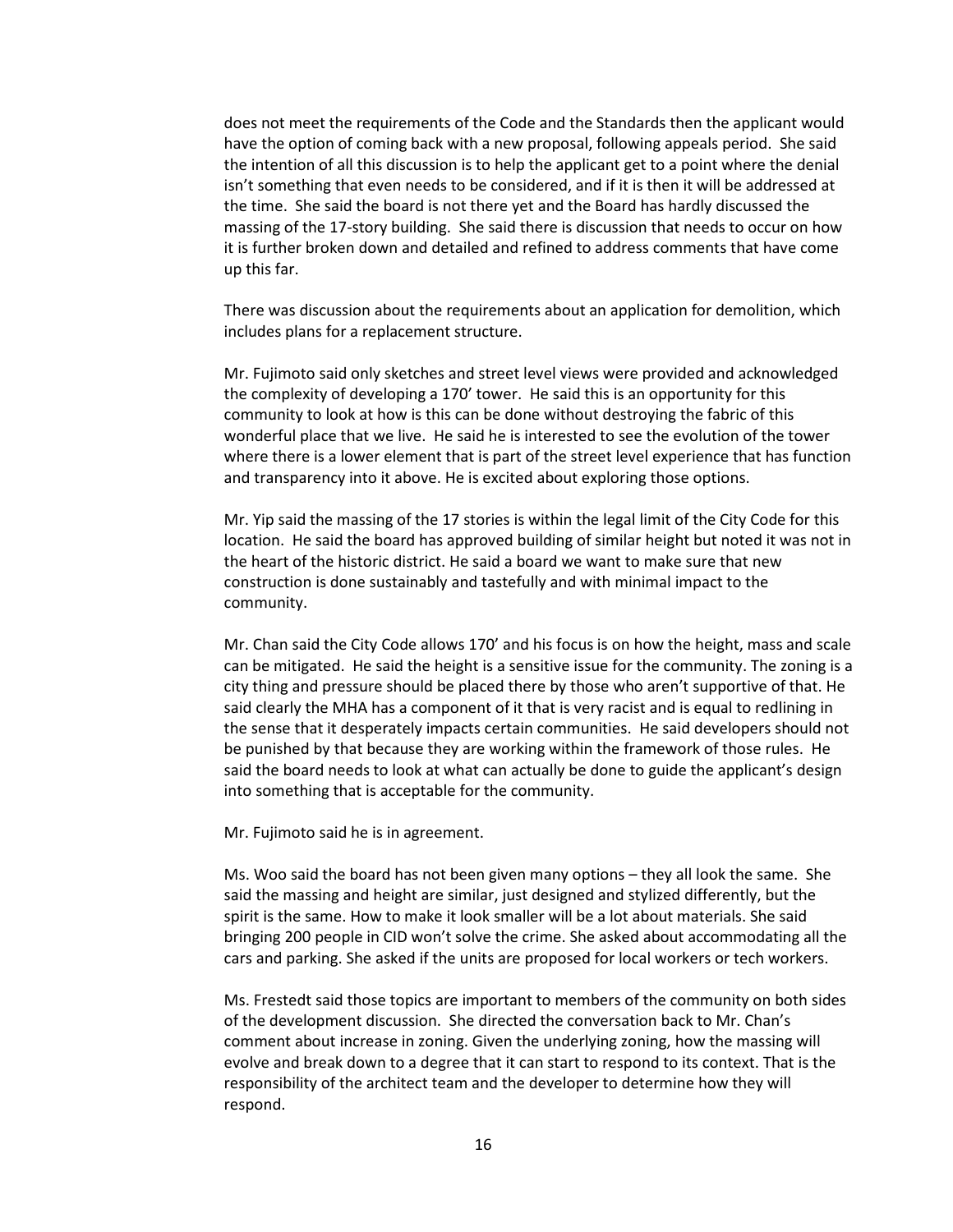Mr. Fujimoto said he was excited about some of the proportions that were presented and he noted that the site is on a Green Street. He said there should be considerable setback requirements as a result that could help the development relate to neighboring buildings.

Ms. Frestedt encouraged the board to add final comments that are related specifically to the massing portion and work toward wrapping up and allow the applicants to respond to feedback.

There were no further Board comments about the massing. Mr. Fujimoto thanked the design team for the presentation.

Mr. Reddick thanked the board and staff and said they are anxious to begin carving into the building and coming back with how we intend to respond to the questions being raised.

Ms. Frestedt thanked everyone for their time and thoughts and calm and thoughtful feedback on both ends. She said she knows there is a lot of emotion about this project and development in the neighborhood, in general. She said she was thankful for the productive discussion. She said it will be an interesting and rich discussion to see how the applicants respond to the feedback.

#### **082421.4 BOARD BUSINESS**

Ms. Frestedt normally this would be the time when she was working on the work plan for the 2021 Board election. She explained that with COVID-19 numbers rising there is trepidation about holding election in person. She said options are being explored for this year as an interim measure. She said that the intention would be to hold an election, by mail, with a slightly different timeframe.

Mr. Hong said he will serve his term but does not want to continue beyond that. He wants to retire. He said it's been an honor to serve with everyone.

Ms. Frestedt said he deserves retirement and appreciated the service that he has given, especially after this unusual couple of years.

She said information will be sent out to the community about the election and the process, including translations.

She said there have been weird quirks about Zoom and how it presented names of public commenters. She said she welcomes any feedback from the community on that experience from a community standpoint.; she provided her contact information in the chat.

#### **Adjourn**